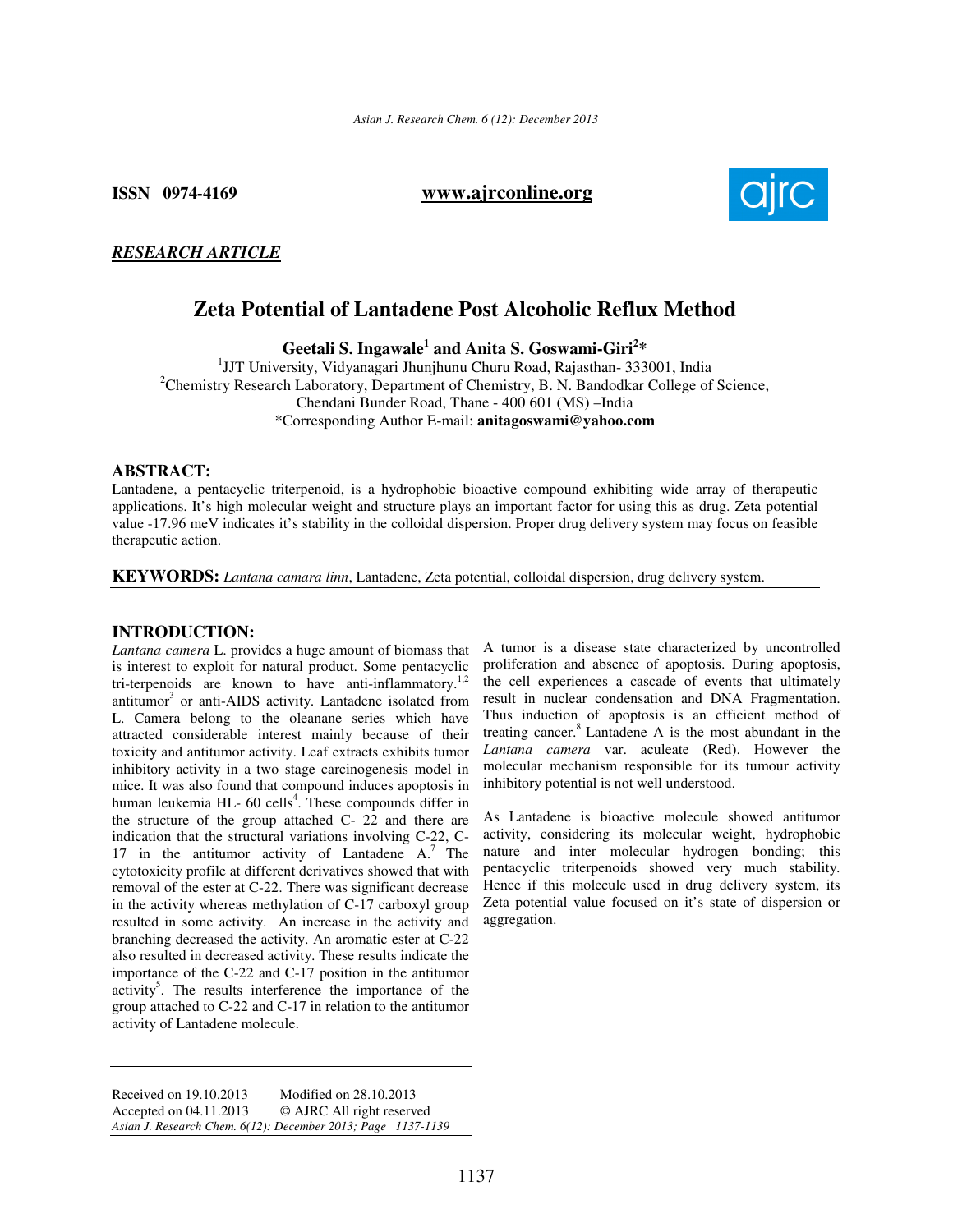

**Structure of Lantadenes <sup>6</sup>**

### **MATERIALS AND METHODS:**

#### **Extraction and Isolation of Lantadenes:**

*Lantana* leaf powder (100 g) and (500 ml) methanol was refluxed for 3hrs. Methanol was removed under vaccum (13-14 mm/Hg and Distillation temperature upto  $58^{\circ}$ C) to get concentrated residue which was suspended in 500 ml distilled water. After filtration, the residue was suspended in a methanol–water (1:7) mixture and extracted with ethylacetate (2 X 25 mL)and with n-butanol ((2 X25 mL) The ethylacetate layer was concentrated under reduced pressure and loaded on silica gel column (30 g, 60–120 mesh) using chloroform and chloroform–methanol (9:1) as eluting solvent. The enriched fractions were rechromatography on a silica gel column with n-Hexane by increasing amount of acetone. The pure fraction after HPLC were characterised for Zeta potential.

#### **RESULT AND DISCUSSION:**

The extraction of Lantadene was carried out by aqueous and methanolic reflux method. Aqueous reflux method has not produced reproducible result to study Zeta potential. Hence paper focuses on lantana leaves for the characterisation of drug particles. After confirmations of pure Lantadene in enriched fractions from gel chromatography; was subjected to HPLC which demonstrated single peak for isolated Lantadene (figure 1). It also exhibited red colouration when test of terpenoid was conducted. Sample from HPLC were subjected to zeta potential.

Zeta potential indicates charges carried by particles suspended in a liquid mostly water. The threshold region of either coagulation or dispersion exists from about -14 mv to -30 mv. Lantadene bioactive molecule shows **-17.96mv** Zeta potential. (Figure 2; Table 1) This value may focus on the drug delivery system. The significance of zeta potential is that its value can be related to the stability of colloidal dispersions. It indicates the degree of repulsion between adjacent, similarly charged particles in dispersion. For molecules and particles that are small enough, a high zeta potential was confer stability or dispersion was resist aggregation. When the potential is low, attraction exceeds repulsion and the dispersion was break and flocculate. So, colloids with high zeta potential (negative or positive) are electrically stabilized while colloids with low zeta potentials tend to coagulate or flocculate as outlined in the table.<sup>9</sup>

| Zeta potential [mV]       | Stability behavior of the colloid |
|---------------------------|-----------------------------------|
| From 0 to $\pm$ 5.        | Rapid coagulation or flocculation |
| From $\pm 10$ to $\pm 30$ | Incipient instability             |
|                           |                                   |



**Figure1 -Lantadene single peak obtained on HPLC for leaves ethylacetate extract.**